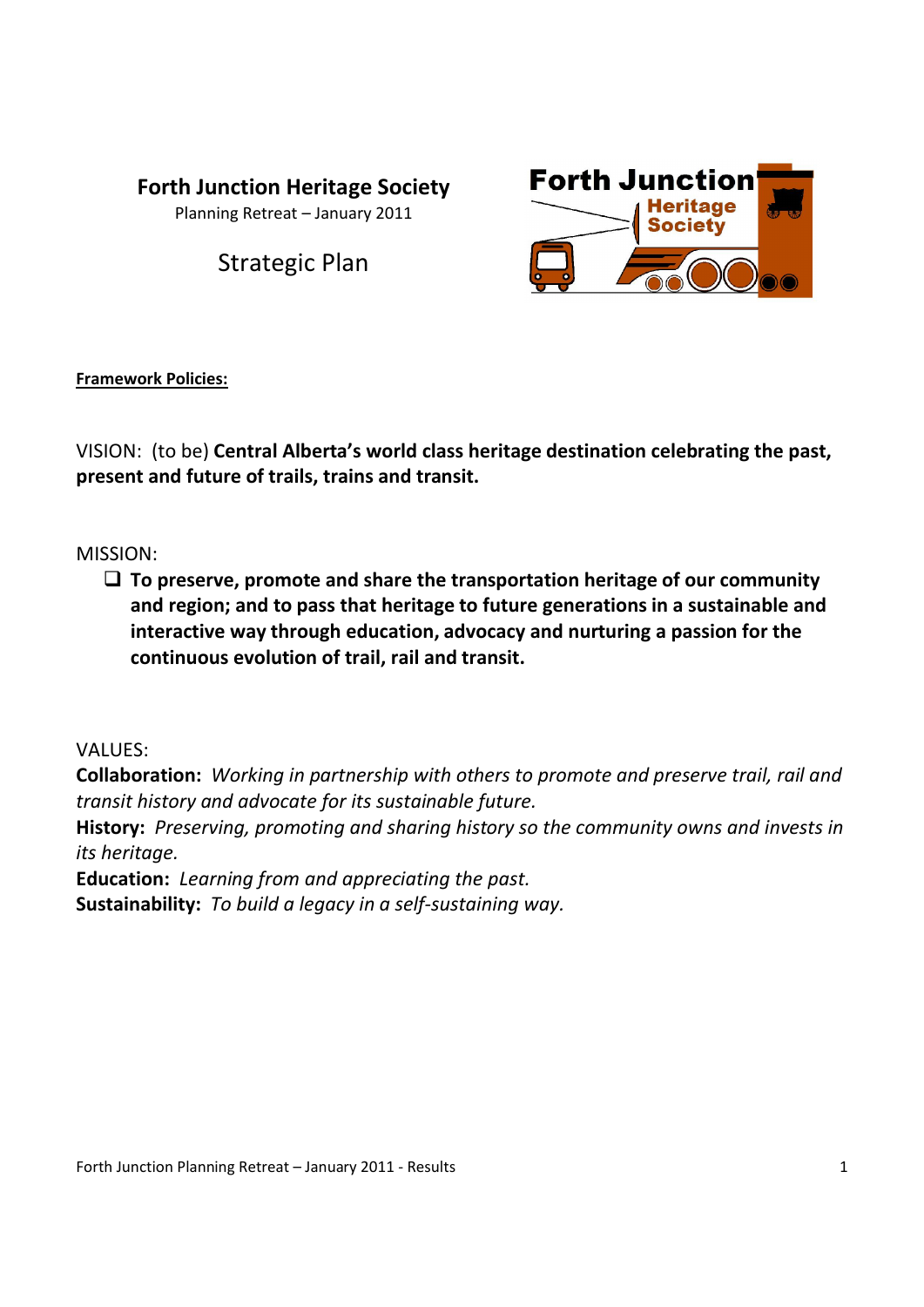## **GOALS:**

**1. Long term, to develop a tourist destination in Riverlands** (the historic site of the rail yards) **focused on the preservation, education and promotion of trails, rails and transit.**

### **1a. To acquire the funding of \$40,000 by May 2011 to complete the Riverlands destination study.**

- Apply for funding to do the destination study (CF, Servus Credit Union, CIP, Rural Development Fund, WED/Community Futures, etc.) = Paul & Steve
- \$ by May
- Obtain letters of support (already have Tourism Red Deer & CA Historical Society)
- Identify various funding sources (including 50% funders)

#### **1b. To complete the destination study by January 2012**

- Destination study management plan, including public consultation
- *Will prove the viability of the Riverlands project as a tourist destination and help generate public support.*
- *Will provide basis of Business Plan*

#### **1c. To be involved in the process of the Riverlands redevelopment plan**

- Become appointed to or seen as a stakeholder to the Greater Downtown Action Plan Committee = we become the tourist attraction component of the plan!

#### **2. To develop strong community support and buy-in for this initiative including broader membership**

membership (AGM and Website) =  $100$  by AGM 2012

- o Show support for what we're doing
	- o Those with keen interest and something to offer
	- o Everyone recruit
	- o Network through Hobby Shops
	- o Retired Transit drivers
- o Old Rail Roaders
- $\circ$  Booth at May Swap Meet = Roger
- o Article in 'Thru the Windshield'
- $\circ$  Historica Fair with Central Alberta Historical Society (schools for Jr/Sr High students) = Paul
- o Like minded organizations
- Education (continued media coverage including Michael's monthly column)
- Newsletter FALL 2011 ... 50 members
- **Communications**
- Public Engagement
- Promote in paper

#### **2a. To develop and secure support from all levels of government for this initiative**

- Destination study critical tool
- Buy a membership to the Chamber of Commerce
- Meet with Mayors, councillors and municipal administrators (regular)
- Meet with MLA's (every 6 months)
- Meet with MP's (Annual or as needed)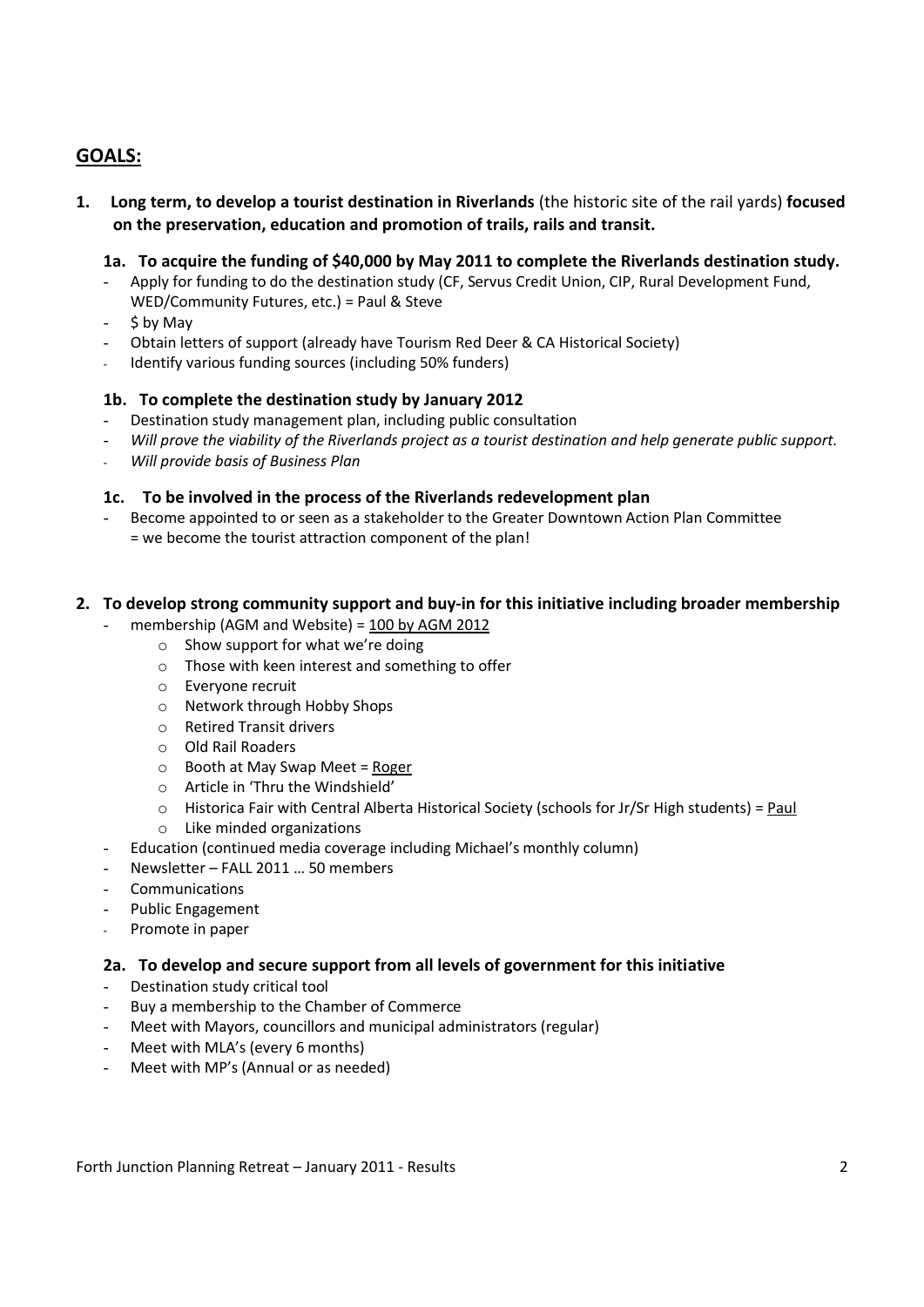- **3. To create fundraising opportunities and partnerships to achieve our goals as soon as charitable status has been established**
	- *Fundraising Events*
	- *Bingos and Casinos*
	- *Grants*
	- *Merchandise*
	- *Sponsors and Corporate Partners*
- **4. To acquire storage space for transit vehicles and other large historic artifacts by summer 2012** - Adopt a collections policy by fall 2011
- **5. To create public displays and events to celebrate Red Deer and Sylvan Lake centennials in 2013**
	- Modules and dioramas of historic local features including 14' model of Mintlaw trestle (2<sup>nd</sup> largest of its kind by CPR in Alberta, completed fall 1912) in N scale (1:160)
	- Modules using FreeMo standard and dioramas of historic local features including model of Red Deer station in HO scale (1:87) to be incorporated into future Historical Model Railroad museum
	- Transit display to be determined
	- To have a temporary place for public to view displays and artifacts (until permanent heritage centre built).
- **6. To create a regional historical marketing strategy and branding to integrate and promote the trail, rail and transit heritage sites of Central Alberta.**
	- Short term, create and promote a self-guided tour with booklet starting with Red Deer area historicallysignificant transportation sites including Mintlaw trestle and other structures as well as historic sites and gradually expanding outward to include much of Central Alberta
	- Co-ordinate with Tourism Red Deer
	- Long term, create and promote guided bus tours of Central Alberta transportation heritage sites
	- Co-ordinate with Stettler steam excursions and Rocky Mountain Rail Society
	- Co-ordinate with museums that have transportation themes and/or resources including Alberta Central Railway Museum, Innisfail Historical Village, Anthony Henday Museum, Big Valley Interpretive Centre
	- Expand long term to include other historic and transportation sites including future Harvard Historical Aviation Centre, Nordegg Colleries Historic Site, Reynolds Alberta Museum in Wetaskiwin,
- **7. Medium term, to build a working replication of historic Jubilee F2 locomotive 3001 in 1/8 scale by 2020** (fastest locomotive class in Canada for 40 years of which 5 were built but none survived. One

headed 'The Chinook' between Calgary and Edmonton from 1936 to 1955)

- Model to be used to haul passengers at future railway station and transit heritage resort
- Cost estimated at \$235,000.00 \$250,000.00
- Fundraising (special fundraising project)
- Grants (explore various heritage and culture resources)
- Sponsorship

### **7a. Obtain copies of original plans of F2 Jubilee 4-4-4 by spring 2012**

### **7b. Start construction of replicated Jubilee by 2016**